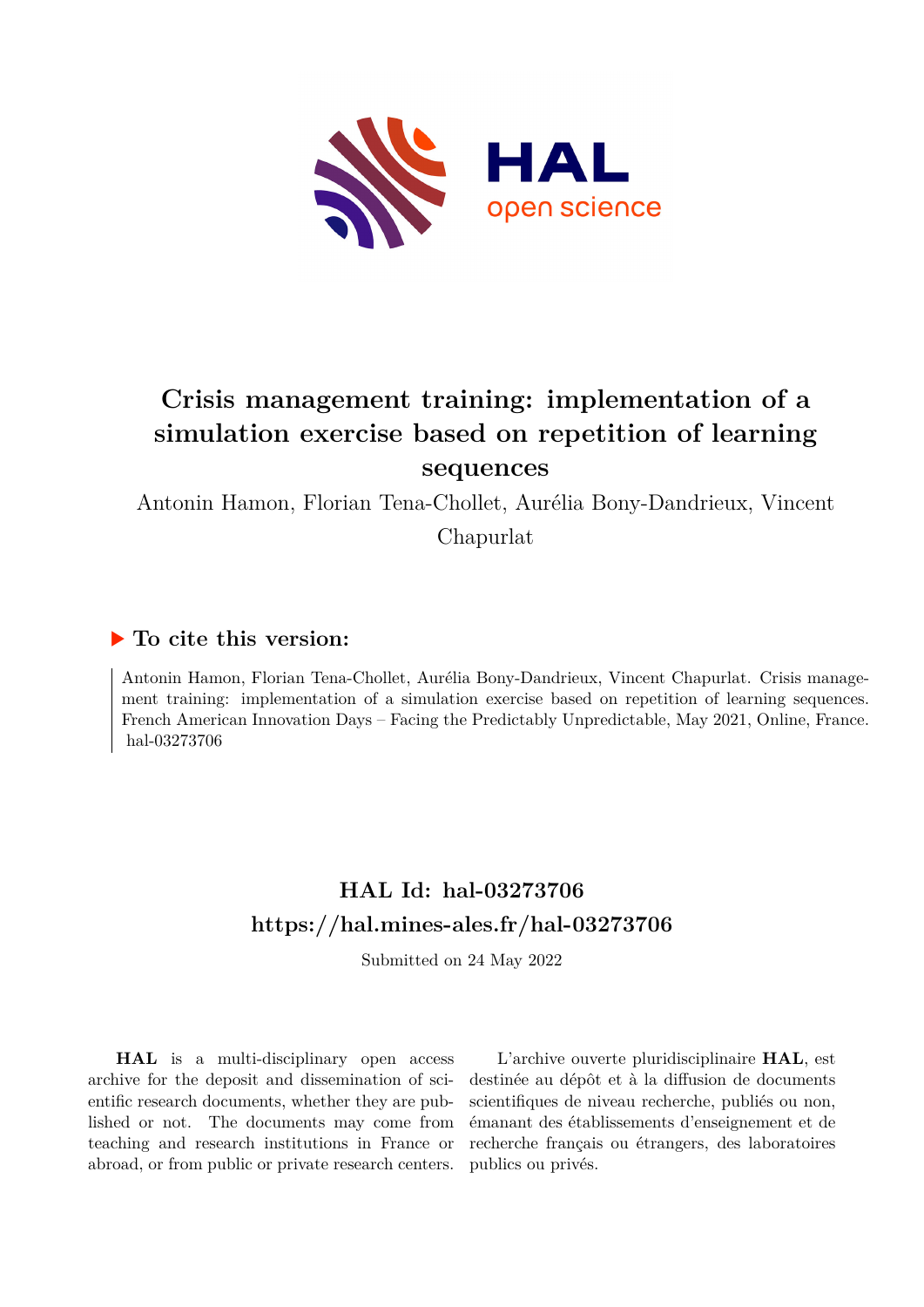# **Crisis management: use of systemic approach for strategic decision-making training**

### Antonin HAMON<sup>1</sup>, Florian TENA-CHOLLET<sup>1</sup>, Aurélia BONY-DANDRIEUX<sup>1</sup>, Vincent  $CHAPIRLAT<sup>1</sup>$

*<sup>1</sup>Laboratoire des Sciences des Risques (LSR), IMT Mines Ales, Ales, France.*

*E-mail: antonin.hamon@mines-ales.fr ; florian.tena-chollet@mines-ales.fr ; aurelia.bony-dandrieux@minesales.fr ; vincent.chapurlat@mines-ales.fr*

Our societies are regularly exposed to crisis situations due to natural or industrial disasters. Crisis management teams are involved to overcome these events by taking operational, tactic or strategic decisions. Any strategic decision must take account of various complexity factors e.g. spatial aspects, media or time pressure. The strategic decision is also constraint by human factors particularly those due to unprepared actor's reaction when facing intensity and rarity of the crisis. The territory concerned by the crisis highlights different resources, means and issues more or less strictly dependent. Decision makers have also to deal with uncertain, complex, missing or ambiguous information. So it seems important to prepare them as much as possible by training exercises. The systemic approach gives the possibility to model the crisis and so to give a tool for trainers. In this article the case of an industrial crisis will be modeled, first by defining the crisis environment system and then its evolution. All of the sub-systems of this environment will be analyzed by identifying their interactions, their internal and external logics, their goals and their missions. This case will be used to highlight a method to determine the consequences of a decision during a training session.

*Keywords*: Crisis Management, Strategic decision, training, evaluation of consequences, systemic approach, system engineering.

### **1. Introduction**

Training exercises from various natures, represent a way to prepare decision makers regarding the different complexity factors of a crisis. Allowing them to improve their ability to anticipate and assess consequences of a decision is particularly important.<br>Various crisis management

Various crisis management learning approaches already exist such as seminars, fullscale or functional exercises. These last ones are often based on crisis situation simulations which allow the trainees to test and feel the impacts of their strategic decisions (Tena-Chollet et al. 2017). In order to have a reinforced pedagogical approach, the trainers must be able to model, evaluate and explain the consequences of such decisions. For this, the trainers must have a global, confident and realistic vision of the situation throughout its simulation (behavior and evolution of the actors, of the hazardous event and of the structures).

The systemic approach, often unused for this kind of training activities, allows to model then to promote more realistic simulations of a crisis evolution, the behavior of its resources and other components of the territory. This expected realism requires first to be able to determine and formalize the interactions and behaviors of all the involved, concerned or impacted stakeholders or elements of the territory concerned by the crisis. Second, it requires to be able to exploit this model to allow the trainees to evaluate, justify and verify the scope of their decisions. The main goal of the study presented in this article is to improve the decision-making training process. Strategic decision-making principles and process are described first. Then the concept of system modelling is proposed in order to describe elements behaviors and interactions, the crisis territory and the occurring events. The whole is illustrated on an example of an industrial crisis. The third part of the article describes the method used to assess the consequences of a decision. The simulation tool is not described in this article. In conclusion, the limits of the method and the prospects for crisis management training are discussed.

# *1.1. What is a strategic decision?*

(Ansoff and McDonnell 1989) introduce the concept of level of decision as a way to distinguish different decisions by their objectives. These authors introduce three levels of decision. Strategic decisions are bound to the distribution and use of resources. Administrative decisions are bound to the organization, the acquirement and the development of resources. Operational decisions are bound to the conversion of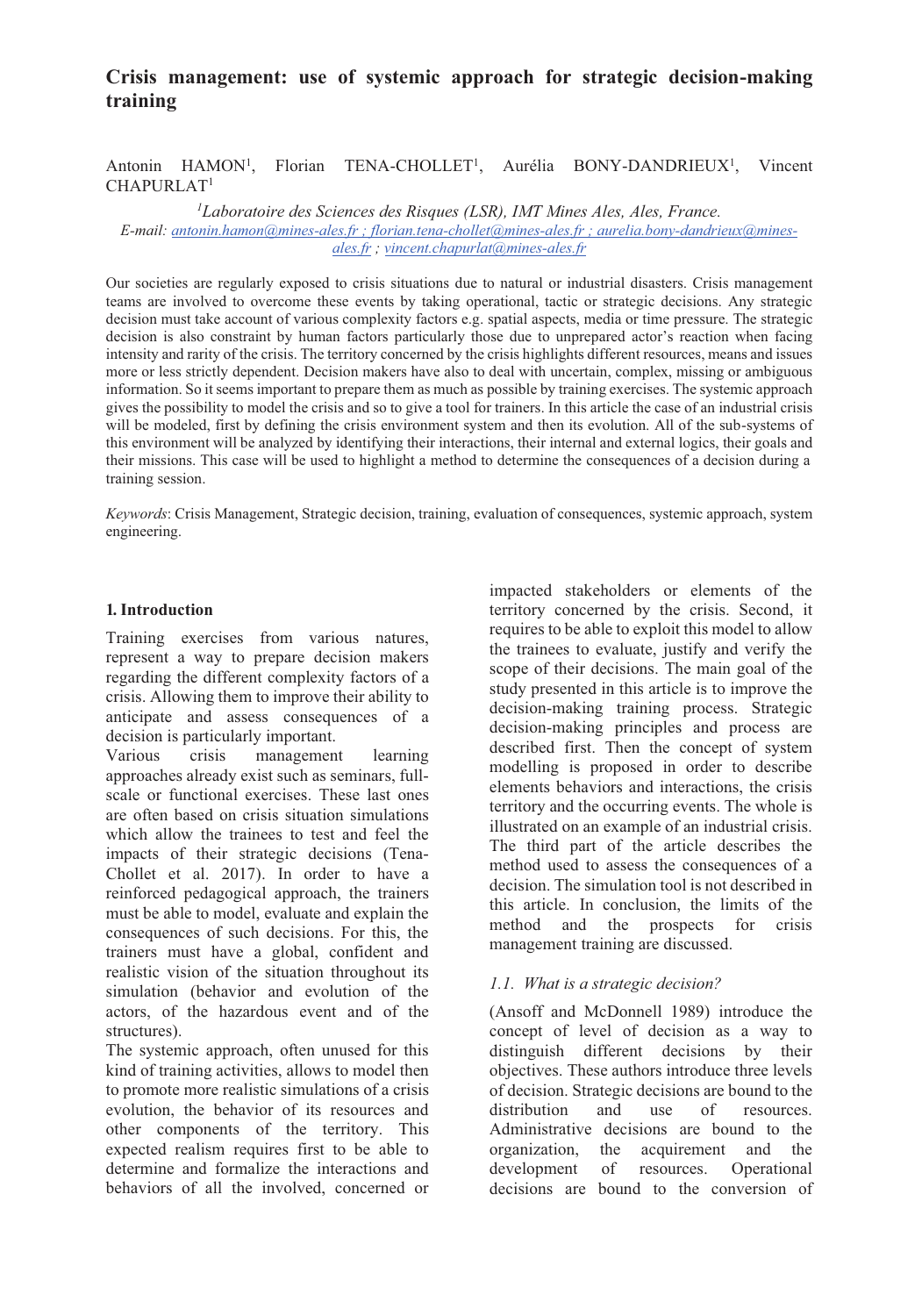resources and control of the operations. In the literature, decisions that deal with operations direction are often called tactical decision. (Johnson et al. 2008) define the strategy as "the direction and scope of an organization over the long term, which achieves advantage in a changing environment through its configuration of resources and competences with the aim of fulfilling stakeholder expectations". These authors argue the complexity of strategy depends on the uncertainty of information, the multiple actors and the constant evolution of the environment. They bind the strategic level to the tactic and operational levels needed to accomplish the goals of an organization.

(Richardson and Richardson 1992 in Ritchie, 2004) describe the 4 phases of strategic planning for crisis decision makers: the strategic analysis phase to gather the information, the strategic direction to choose the general direction and the process of problem resolution, the strategy implementation and control phases to apply the strategy on the environment and the strategic evaluation and feedback phase to adapt the strategy to the evolution of the crisis environment. (Ritchie 2004) matches these strategic planning phases with crisis common phases: the strategic analysis phase with the onset of the crisis, the strategy implementation and control phases with the acute phase of the crisis, while the strategic evaluation and feedback phase occurs from the beginning of the crisis to the healing phase. The feedback will continue until the next crisis.

As a consequence, a strategic decision seems to be a decision bound to the creation, control and reevaluation of goal. These decisions are taken throughout the crisis by the leaders of relief organizations.

# *1.2. How to evaluate the consequences of a decision?*

We argue hereafter systemic approach is used here to model the behavior and the evolution of a crisis environment, and then to provide models being simulated. A territory and a crisis situation are then to be considered as systems. Each of them have been studied and modelled first separately then integrated as shown in the next example. This has been done by using SAGACE method (Penalva 1997), applying system principles (Le Moigne 1993) and using

some modelling languages like SysML (System Modeling Language) or UML (Unified Modeling Language) as advised by (Bagheri and Ghorbani 2010).

By seeing the crisis as a series of undesirable events with different causes, the systemic approach allows us to model in same time the interactions between components from human, technical and organizational nature that evolve in the territory. The goal is then to model how the crisis system may evolve based these interactions and the various characteristics of these components. The goal is then to predict potential effects and impacts on each of these ones. This approach allows to model the hazardous phenomenon which causes the crisis but also actors, and various infrastructures that are implied, impacted or concerned by the crisis. These modelling crisis and territory systems are integrated to form the *crisis environment* model. During a crisis management training exercise, this model allows the trainers to simulate the behavior of the whole crisis, then to analyze its evolution thank to the various strategic decisions taken by the trainees. This prediction can also furnish information for debriefings and so allow the trainees to understand the consequences of their decisions.

# **2. Construction of the crisis example**

The SAGACE method used to build the system is based on a set of three *views*. This allows an exhaustive definition of what the system does (functional view), what it is (structural view) and what it decides (behavioral view).

The studied system is called the *crisis environment*.

The *functional view* aims to represent the functional vision of the system. To do this, it is necessary to define why it exists (purpose), what it must do (mission) and what are its objectives (business, human, social, etc.) when fulfilling its mission. In our case, the purpose of the crisis environment is to enable the company to be sustainable and to continue to carry out its missions. Company's mission consists in manufacturing and selling goods and/or services that meet the needs of customers and to limit the negative impacts of production. The missions of the crisis environment are therefore to get out the company from the crisis and limit its consequences. The crisis environment objectives are then: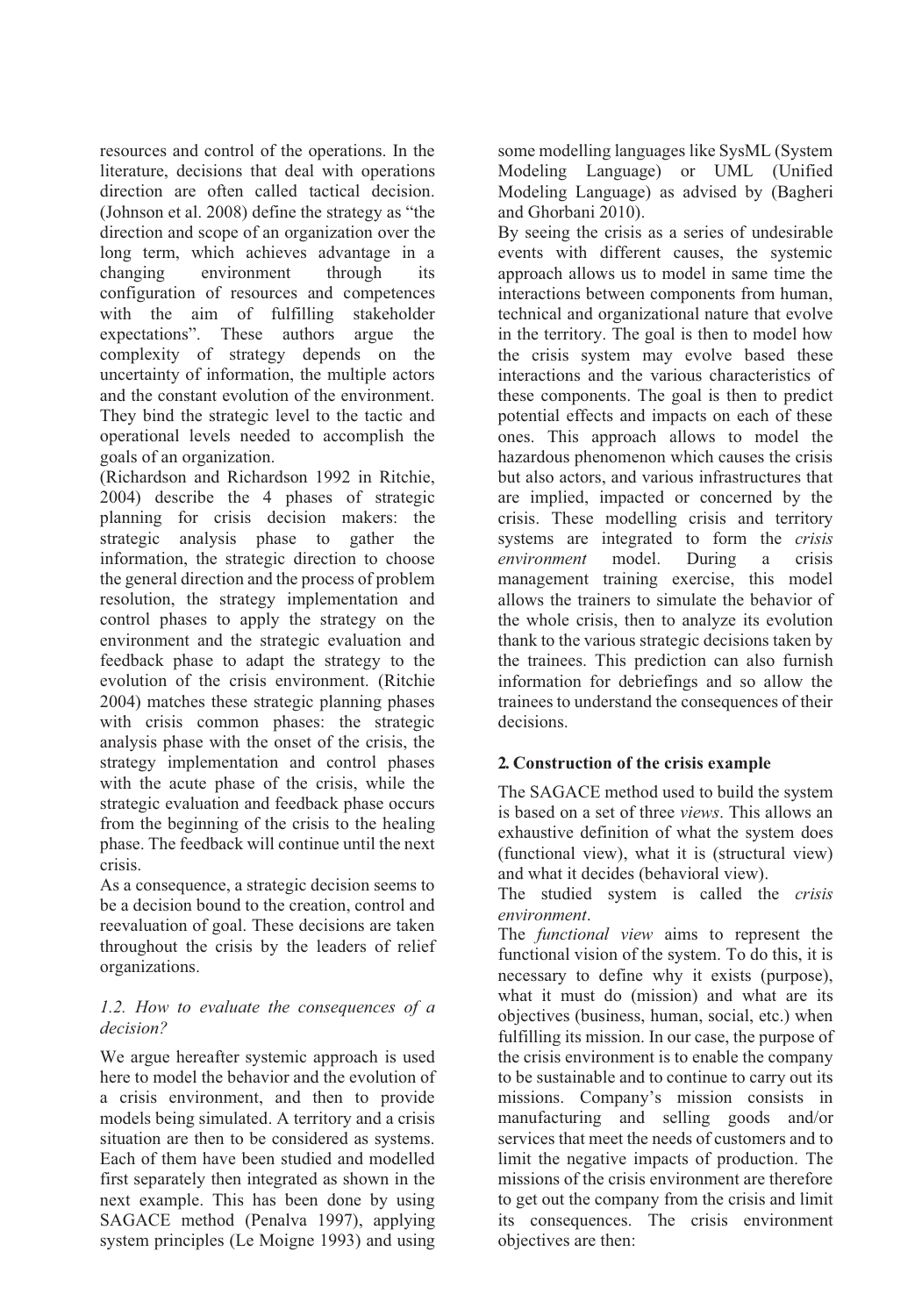- $\bullet$  staff members must be protected so that nobody is injured and there is no death;
- the unproductive period of the company is minimized;
- environmental impacts of the crisis are minimized;
- the company's infrastructures suffer no damages;
- expenditure on crisis management is minimized;
- improvement of the branding and public opinion of the crisis management structure.

The *structural view* of the crisis environment aims to detail all the sub-systems i.e. infrastructures, actors, and phenomena (here after considered as particular sub-systems) that are involved, impacted or affected by the crisis. It is not limited by geographical or administrative boundaries; it is defined by its components that could be themselves considered as more or less complex subsystems. Last this structure allows to make emerge the components that will interact in the crisis environment and the nature of their interactions i.e. the nature, role and impact of exchanged services between all these components. In this example the crisis is caused by a fire in a wine packing plant (Figure 1).



Figure 1: Internal structure of the company

The environment is therefore made of this company and its internal actors. This company is divided into (Figure 2):

- the crisis cell that will be played by the trainees;
- the intermediate managers who must translate the orders of the crisis cell into tactical decisions;
- the mobilized staff who will be in charge of limiting the effects of the dangerous phenomenon;
- the non-mobilized staff who must evacuate and put themselves in safety;
- the infrastructure of the company which will be affected by the dangerous phenomenon;
- the dangerous phenomenon which directly affects the enterprise: a fire in the storage 1 of packaging materials.



Figure 2: Internal interactions between company's components

To simplify the use of the consequence assessment method, the external environment of the enterprise is limited compared to usual actors of crisis management. In this crisis, neither media nor population are involved.

At the company's interface, the company's customers, suppliers, shareholders and subcontractors are affected by any changes in the company's production: they will exchange information to understand the situation and assess its consequences on their activities.

The infrastructures at the company's interface are also in the crisis environment because their operations (water network, road network, etc.) are affected by the change in the company's functioning.

Some experts are elements of the crisis environment in so far as they are involved in solving the crisis through their exchanges with the crisis unit or the relief services.

The emergency services are involved and impacted by the dangerous phenomenon, they intervene in limiting the impacts of the hazardous phenomenon at the human, economic or ecological level.

All the actors impacted (systems suffering the effects of the crisis), involved (systems seeking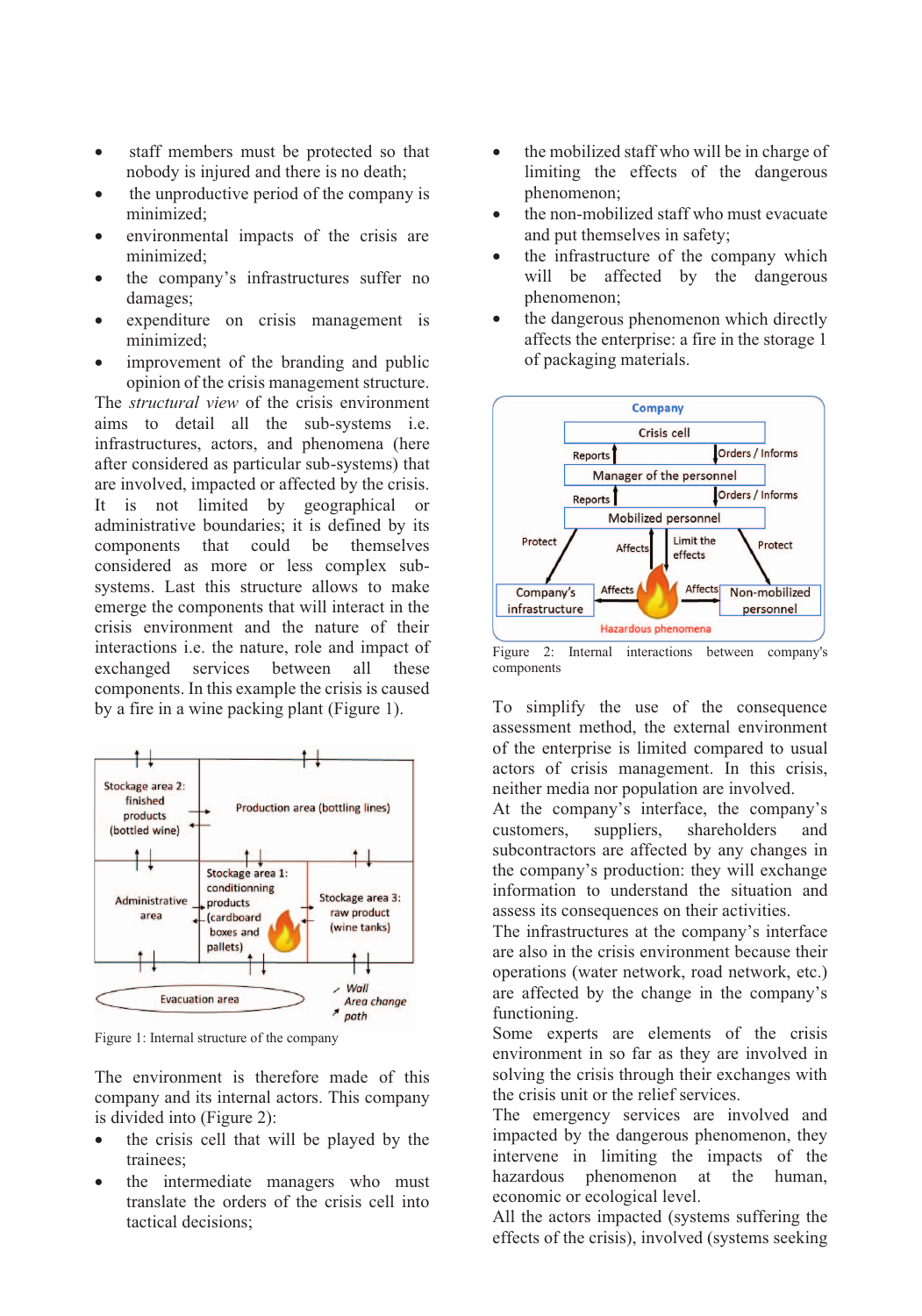to limit the effects of the crisis) or concerned (systems whose behavior is altered because of the systems involved or impacted) by the crisis and its consequences are represented in the crisis environment (Figure 3). But the subsystems of this environment are chosen in such a way that the system remains simple (neither population with behavior that is difficult to model nor media that adds the communication dimension).



Figure 3: Crisis management system structure and interactions

Last, the *behavioral view* aims to detail the behavior of each of the system's components when they interact with each other in order to fulfil the crisis management system mission.

Each subsystem is characterized by its attributes (time, shape and space), its role, the procedures that concern it and the procedures in which it is involved. Again, the creation of these attributes responds to the need of realism and assessing the consequences of the decisions affecting each component. Thus, the mobilized staff that follows the procedures for mitigation of dangerous effects, for protecting property and people will need attributes to define their mastery of each procedure and the equipment they will need. This staff can move around the company, which is composed of the 5 areas as described in Figure 1.

It is therefore necessary to define where the mobilized staff is. Furthermore, each member may be injured, stressed or unable to act or move, so attributes relative to his physiological and psychological conditions must be created. It is also necessary to define his knowledge of

the situation in order to define what information he will be able to relay to his manager.

Once attributes are defined for a subsystem, the next step is to create the diagrams that will define their behaviors. These diagrams mark the transitions between the status of the subsystems and the behaviors they have in those status. The modeling language used is based hereafter on State Diagrams. Figure 4 gives an example for the mobilized staff subsystem.



Figure 4: Behavior diagram of mobilized staff

Each procedure can itself be broken down into a behavior diagram, such as the procedure for securing people (Figure 5).

All of these behavior diagrams make it possible to follow the changes in the status and therefore in the behavior of each of the actors and structures. To simplify the model, all persons (operations managers, emergency services, mobilized and non-mobilized staff) follow the given instructions, the procedures in which they are involved and succeed in all their actions (for example when caring for an injured person).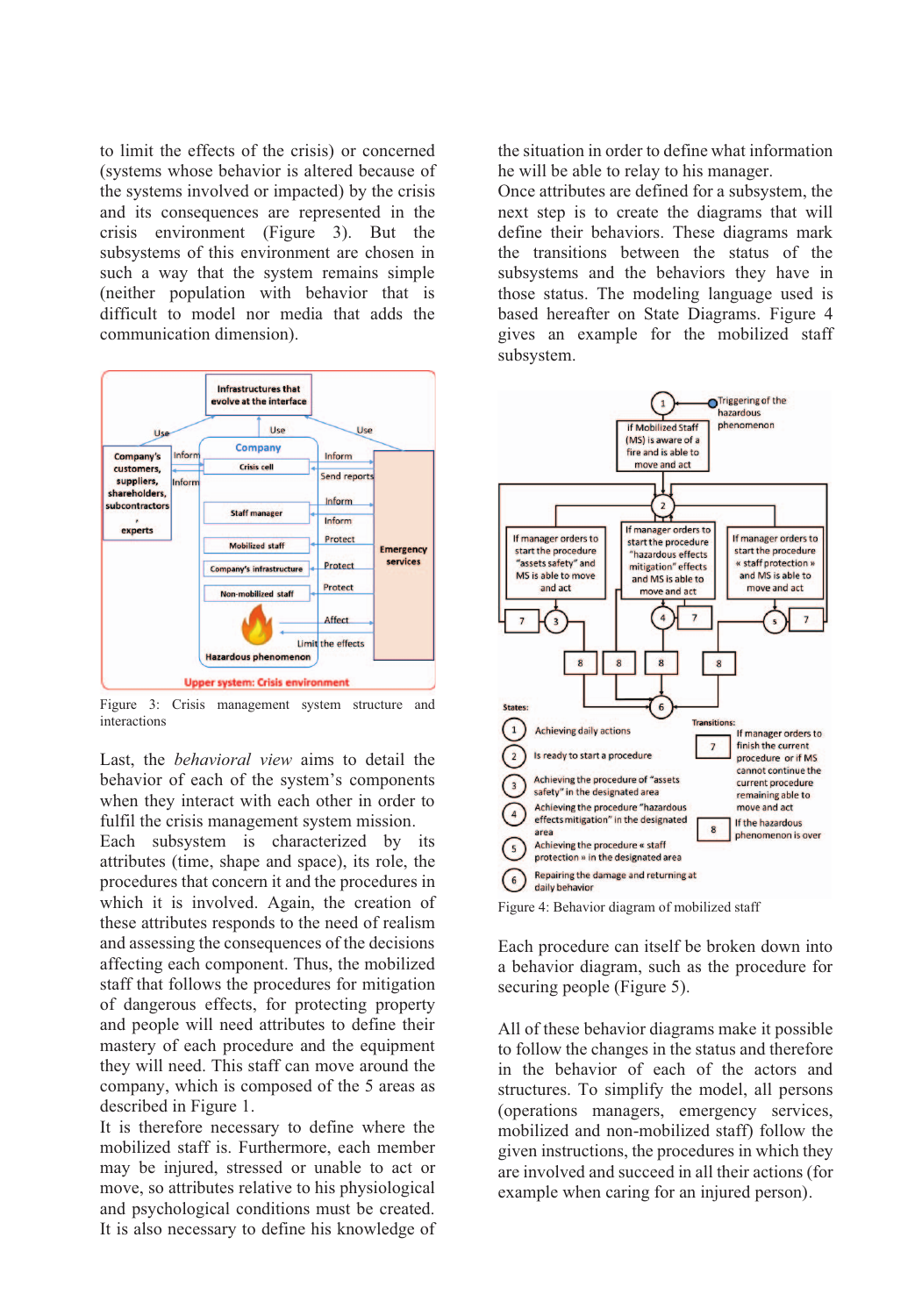Once all the diagrams are done, it is necessary to create a crisis scenario. In the case of this simplified example, only an initial event (a fire) is necessary. Then the consequences of the decisions (or the absence of decision) of the crisis unit automatically modify the situation.



The initial situation: 5 mobilized staff present in the production area, 6 staff not mobilized present in the administrative area, the 2 operational managers present in the production area, fire detectors in all areas and fire in storage area 1 with uncontrollable intensity.

The aim of this study is to develop a method to support crisis management training by providing information to trainers such as the consequences of trainees' decisions.

This system is used in crisis management training, so it is modelled and simulated to support this training. Since training focuses on decision-makers present in the crisis cell, its interactions with the rest of the system are therefore essential to define. The mission of the

crisis unit is to propose decisions suited to the crisis resolution; based on available information (plans, procedures, field information, expertise). These decisions can be orders to operations managers (change of zone, change of activity, etc.) or transfers of information to internal or external actors.

# *2.1. What is a consequence of a decision?*

The concept of consequence can be defined as all the results linkable to a decision. (Lauras, Truptil, and Bénaben 2015) define consequences during a crisis as "*Noticeable impact of the studied crisis*". (Bagheri and Ghorbani 2010) divide consequences between direct and indirect consequences: "*They can either be direct or indirect. A direct consequence of a hazard is its visible effects on the outside environment, whereas the indirect consequences are those veiled impacts that this hazard poses*.". Indirect consequences are consequences of consequences, linked to a chain of events. The direct and indirect consequences can be felt on all subsystems of the crisis environment.

People can be physically (injury, incapacity, etc.) or psychologically (stress, loss of consciousness, etc.) impacted during the crisis or over a longer term.

Assets, equipment and infrastructure may be affected by the crisis unit's decisions on its condition (completely protected, partially damaged, destroyed, etc.) or its ability to function (in operation, switched off, put out of use for several days, etc.).

The ecosystem and the economic environment can be impacted by crisis cell decisions, mainly with indirect consequences (the discontinuation of the production chain, which results in a decrease in revenue for the company and costs for customers, the extinguishing waters will affect biodiversity, etc.)

All the subsystems of the crisis environment can be affected and the consequences can be divided into three components: a human component, an environmental component and a financial component. In the example system, in order to avoid an unrealistic estimate, they can take four values: low (the consequences does not last for more than few days), medium (the consequences will affect the operation for some weeks), strong (the consequences will affect the operation for some weeks and will need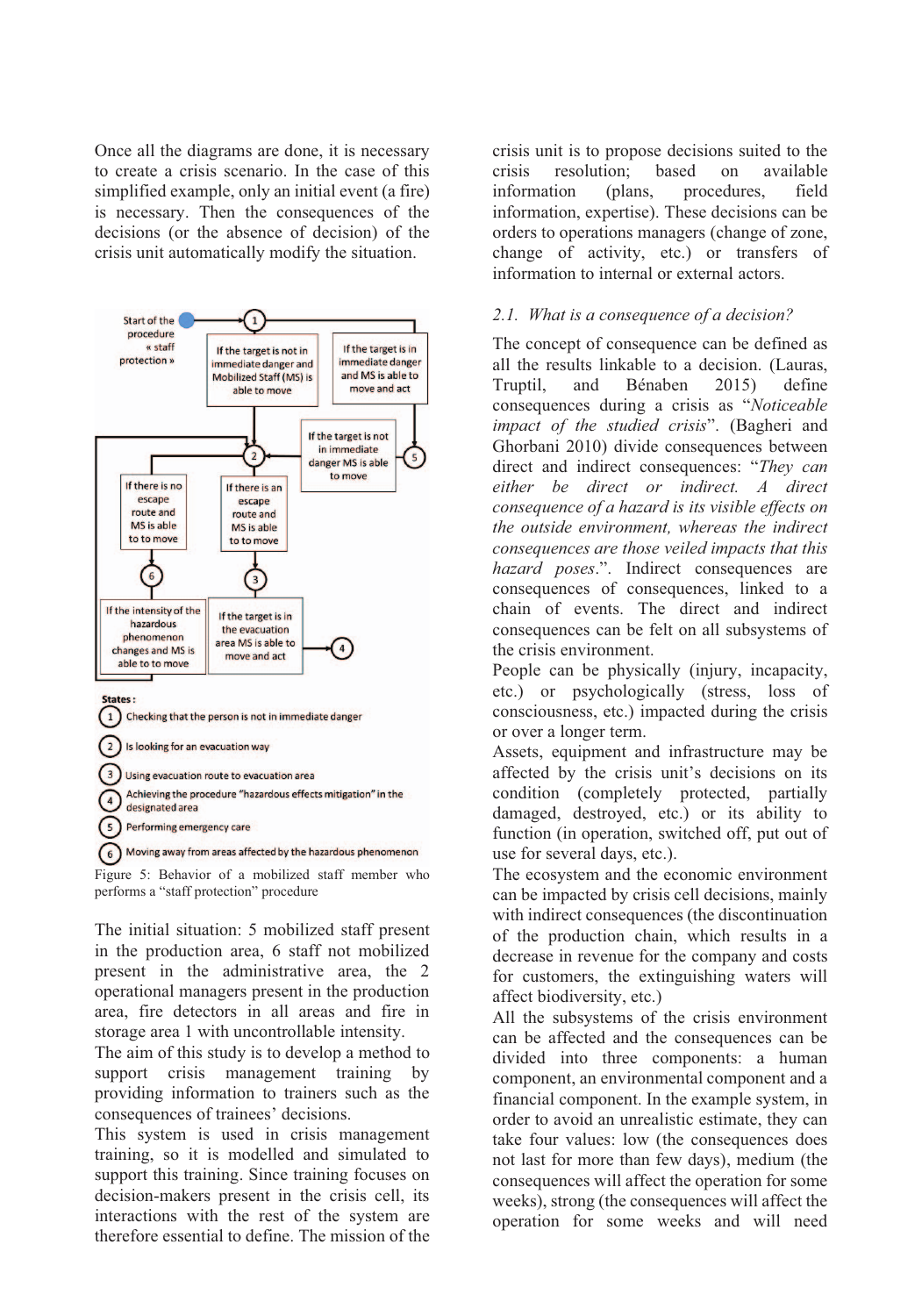remedial actions) or very strong (the consequences will affect durably the operation). For example, the destruction of the storage of packaging products will have a low indirect impact on the human component, like partial unemployment. This destruction will have a medium direct impact on the economic component: the stock must be bought back. Finally, it will have a low direct environmental impact:  $CO<sub>2</sub>$  emissions due to the combustion of materials.

# *2.2. Principles of the consequences assessment method*

In order to facilitate the debriefing step, the aim is to be able to assess all the consequences of a decision as time goes and to report these consequences to the trainers. It is possible to relate a decision to its consequences by modelling the system and simulate the behavior of each crisis environment components, of their interactions, of the territory, the events and the phenomena affected by the crisis.

A first approach involves measuring all the changes in system status (number of people injured, number of people evacuated, collapse of the walls, etc.) as time goes on and making them appear in the form of graphs or timelines. It is therefore necessary to measure the time of the decision, its addressee and its nature (information sharing or order). It is also necessary to record all the impacts on the subsystems. This method alone is insufficient to show the links between decisions and their consequences (to the extent that some decisions may have indirect or time-lagged consequences). To obtain the link between decisions and their consequences, it is necessary to use the dynamic diagrams and to analyze the behavior of the different subsystems. The changes in the status of each subsystem have to be recorded. The consequences can be linked to the decisions by following a risk analysis approach like the fault tree method. This approach requires to begin with the final status of a sub-system and to ask "how does it got through in this status?". This question has to be asked until the path of subsystem from its initial status to its final status is drawn. The crisis cell decisions must appear in the process as causes of status evolution.

This method must be followed when creating the system in order to link the potential consequences to the decisions that may result. The idea is to use the dynamics of the dangerous phenomenon to identify the subsystems it may affect and the conditions of effects. It is then necessary to successfully escalate effects conditions to the instruction that put the subsystems in these conditions.

# *2.3. Application of the method on the example system*

The aim of this method is to report the consequences of decisions to the trainees. With this system and these rules of operation and behavior, a time step of five minutes allows to have a vision of the evolution of each subsystem without omission.

Let us start from the initial situation: the fire alarm rings and all the people in the company have a weak knowledge of the situation: they only know that there is a fire.

At 5 minutes, the mobilized staff goes to check and communicate the situation to their managers who report to the crisis cell: they see a fire in storage area 1 that spreads to adjacent walls. The evacuation of non-mobilized staff begins, the evacuation route is free, they use it. The production line is stopped.

At this point the crisis cell must make decisions: call the emergency services (or not), define the firefighting strategy and the priority targets to protect, activate or not the firefighting system. Let's describe a situation in which the chosen strategy corresponds to the backup of storage 1: At 10 minutes, the operations manager translates the storage backup strategy from the cell crisis in orders for mobilized staff: to start the procedure of safety of the assets of Storage Area 1. The mobilized staff put on the fire protection equipment. The rescue services are on their way. Fire intensity on adjacent walls is low. All non-mobilized staff evacuate. 20% of storage 1 is destroyed. The extinguishing system is used in storage area 1. Walls are 10% damaged due to fire intensity on storage area.

At 15 minutes, the 5 mobilized staff members start the procedure of securing the assets on the storage area 1. 40% of storage 1 is destroyed. Walls are 30% damaged due to fire intensity on storage area and fire intensity on them.

At 20 minutes, 60% of storage 1 is destroyed, 40% of storage is put into safety. The intensity of the fire on the walls is intense. Walls are 50% damaged due to fire intensity on storage area and fire intensity on them. The fire in the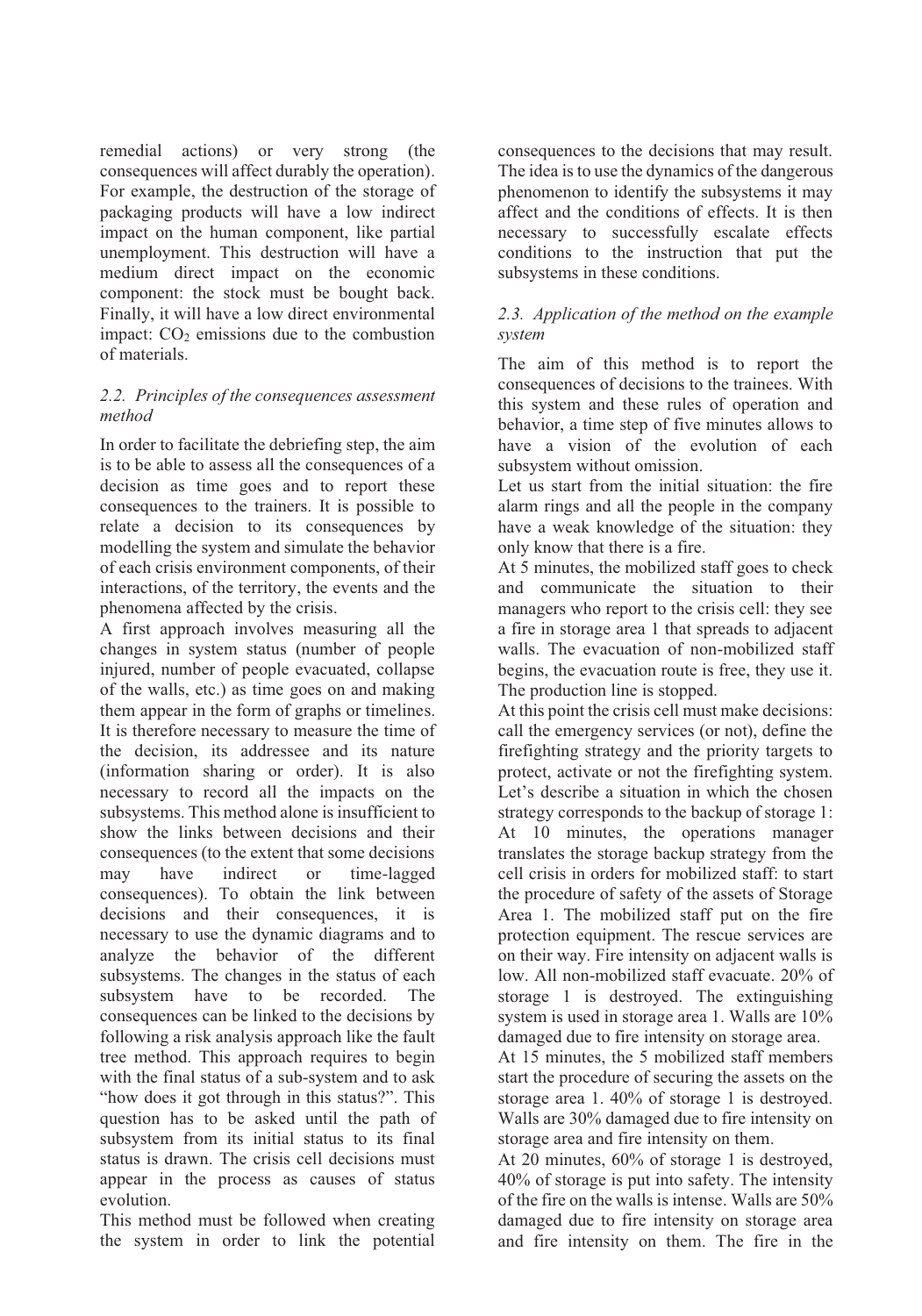storage area is stabilized. The walls of this area are still on fire. The fire spreads to adjacent areas (storage area 3, administrative area, production area), the intensity in these areas is low. The mobilized staff is reassigned to the procedure of fighting against the effects of the dangerous phenomenon; the firefighting systems are activated in the administrative zone, the storage zone 3 and the production zone.

At 25 minutes, the mobilized staff begin the procedure of limiting dangerous effects on the walls of the storage area. Walls are 60% damaged due to fire intensity on them. The production line, storage area 3 and administrative area are 10% destroyed.

At 30 minutes, emergency services arrive at the company site and begin to deploy. The condition of the walls of storage area 1 is stabilized and damaged at 70%. The water level is at 90%. The production line, storage area 3 and administrative area are 20% destroyed. Fire intensity on the walls of storage area 1 is low. The fires are extinguished in storage area 3, production area and administrative area.

At 35 minutes, following the intervention of the emergency services, the fire intensity at the walls is zero, the fire is extinguished. The water level is at 60%, the extinguishing systems are stopped.

Final balance: partial destruction of storage 1  $(60\%)$  and 3  $(20\%)$ . 4 walls, production and administrative area need repairs. The production line will be shut down until its complete reparation. The reparation and the loss of stocks have strong direct impact on the company, but the indirect economic consequences will be low: the remaining stock can respond to the client demand. The short shutdown has no real human impact and the gas emission of the fire has low ecological impact.

Let's describe another situation in which the chosen strategy corresponds to the abandonment of storage 1 and the securing of other areas of the company:

At 10 minutes, the operations manager translates the strategy of securing other areas (crisis cell decision) in order of limitation of the hazardous effects process on the walls of storage area 1. The mobilized staff puts on the equipment of protection against the fire. Emergency services are on their way. Fire intensity on adjacent walls is low. All nonmobilized staff is evacuated. 20% of storage 1

is destroyed. The extinguishing system is used in storage area 1. Walls are 10% damaged due to fire intensity on storage area.

At 15 minutes, mobilized staff starts the procedure to mitigate the dangerous effects on the walls of storage area 1. 40% of storage area 1 is destroyed. The intensity of the fire on the walls of the area are stabilized by the procedures to limit the dangerous effects. Walls are 20% damaged due to fire intensity on storage area.

At 20 minutes, 60% of storage 1 is destroyed. Walls are 30% damaged due to fire intensity on storage area.

At 25 minutes, 80% of storage 1 is destroyed. Walls are 40% damaged due to fire intensity on storage area.

At 30 minutes, emergency services arrive at the company site and begin to deploy. Storage 1 is completely destroyed. Water level is at 90%, Walls are 50% damaged due to fire intensity on storage area.

At 35 minutes, following the destruction of the storage and failure to propagate, the fire is extinguished, the extinguishing system is stopped.

Final balance: total destruction of storage 1. 4 walls need repairs. The reparation and the loss of stocks have medium direct impact on the company, but the indirect economic consequences will be null: the stock of packaging product can be easily and quickly rebuilt. There is no real human impact and the gas emission of the fire has low ecological impact.

The difference in consequence is explained by the difference in strategy. Here, all the consequences are linked to the strategy choice. The evolution of each subsystem are determined by following their different behavior diagrams. Other scenario with other decision can be followed in particular with the unlikely decision of no use of the extinguish system. This simple system doesn't allow a more complex use of this method.

# *2.4. Discussion on the limits and opportunities of the method*

The example system is today too simple to deploy the whole method. To check the efficiency of the method, a succession of decisions that leads to crossed consequences is needed. The next step of this study is to build a more complicated scenario which needs more